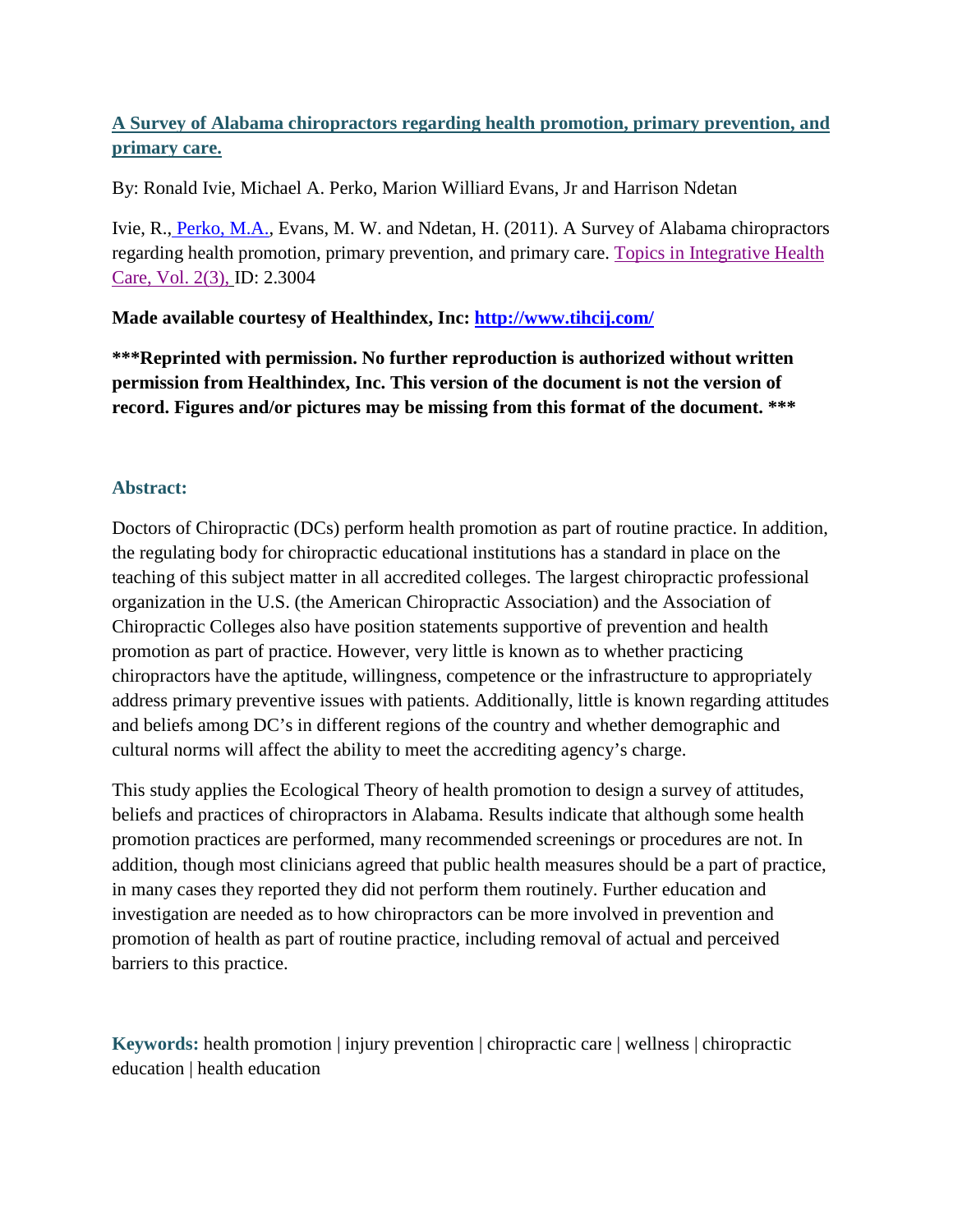## **Article:**

Doctors of Chiropractic (DCs) perform health promotion (HP) as part of their routine practice patterns.<sup>1</sup> In 2004, Hawk et.al. published a national survey of DCs in which 80% reported giving some information to patients regarding musculoskeletal injury risk reduction, exercise, stress reduction and other specific injury prevention.<sup>2</sup> In 2000, Rupert included questions about HP in an early study of practice patterns which indicated that the chiropractic profession has held an historic interest in this area as well as various levels of prevention and has utilized a preventive form of chiropractic care referred to as maintenance care.<sup>3</sup>

According to Rupert, maintenance care tends to fall into two categories: those traditional HP activities that are advocated by mainstream university-educated health educators such as weight control, exercise, smoking cessation, and activities that are specific to chiropractors such as the use of spinal manipulation to prevent reoccurrence of spinal pain. As it related to spinal manipulation, maintenance care was defined as, "a regimen designed to provide for the patient's continued well-being or for maintaining the optimum state of health while minimizing recurrences of the clinical status." Rupert's study indicated that many DCs believed periodic spinal manipulation could prevent musculoskeletal conditions such as back pain from reoccurring and that even systemic disease might be reduced through spinal health with chiropractic care, though there is little evidence to support the later posit. The author stated that 90% of DCs chiropractors agreed or strongly agreed that the purpose of maintenance care is to minimize recurrence or exacerbation of a spinal condition or complaint. Eighty percent agreed or strongly agreed that its purpose is to "maintain or optimize the state of health." DCs also recommended maintenance care to 79% of their patients and 34% tended to comply. The author did not provide information on what types of traditional HP activities are used by chiropractors.

The accrediting agency for all chiropractic colleges in the United States (US), the Council on Chiropractic Education (CCE), required all chiropractic colleges in this country to implement a HP-based curriculum as of January,  $2007<sup>4</sup>$  The CCE defined their version of HP as, "Maintenance of neurobiomechanical integrity inclusive of subluxations, prevention and general strategies to enhance quality and prevent disease, trauma and illness. This includes aspects of ergonomics, psychosocial support, exercise, diet, nutrition and lifestyle counseling and health screening."

In 1995, in a national survey of 492 US chiropractors, Hawk and Dusio  $\frac{5}{3}$  provided a more comprehensive view of what types of preventive services DCs employed in their practices. The topics most often discussed with patients were related to musculoskeletal issues. However, DCs also discussed some traditional HP activities with their patients as well. The most frequent topics discussed were fitness (78%), nutritional supplements (64%) and postural education (59%). The least-discussed topics were family planning (15.6%), sexually transmitted disease (19.2%), immunization (24.7%) and AIDS (26.3%). Respondents reported greater levels of engagement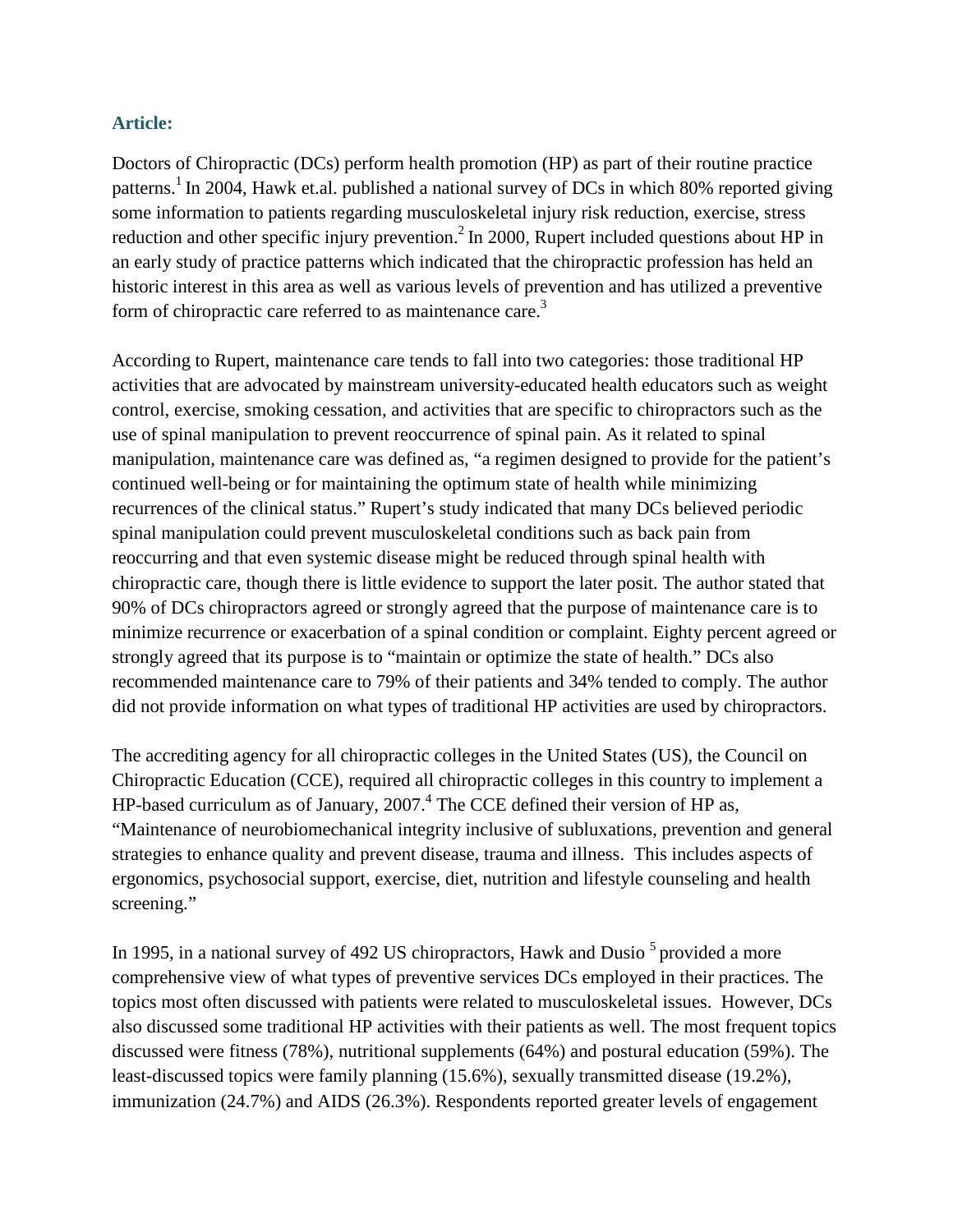on topics related to the musculoskeletal system compared to such things as weight loss and sexually transmitted diseases. Further, the authors noted that 90% of respondents considered themselves to be primary care providers.

In 2003, Evans <sup>6</sup> issued a call to action for the chiropractic profession suggesting that DCs focus on wellness, HP and more active participation in prevention-based chiropractic. He also indicated that there may be a paradigm shift in the philosophy and delivery of health care by traditional medicine as well as complementary and alternative medicine toward more preventive efforts. He called for chiropractic practitioners to be trained in public universities in traditional HP and public health if needed; and to emphasize more primary prevention as part of routine practice. The author called for chiropractic institutions to teach the profession how to be successful in prevention and wellness beyond chiropractic maintenance. Evans also stated that DCs should become more active in the development of public policy by becoming involved with local and national public health organizations. He specifically cited the need for clinicians in chiropractic to work in government agencies and at the policy level.

In 2001, Hawk<sup>7</sup> suggested the profession take steps to change its public image from that of "back" doctors" to primary care prevention experts. She advocated the profession show the public it provides patient-centered care in which patients are assisted in self-care to facilitate optimal function. She also stated that the chiropractic profession should join with other disciplines, agencies and members of the public to contribute to the health of the nation and world. Hawk stressed the need for DCs to join such organizations as the World Health Organization and the American Public Health Association, as well as participate in the 2010 Healthy People initiatives.<sup>7,8</sup> In a 2000 publication, Hawk rhetorically asks, should chiropractic be a "wellness" profession?"9 The author pointed out that there are barriers that must be overcome if the profession is to play a prominent role in the delivery of primary care/ preventive services. She concluded that historically, chiropractic education has not focused on epidemiology and HP. As a result, most DCs are unaware of the large body of evidence-based literature on prevention and population health.

The American Chiropractic Association (ACA) has established a wellness committee and issued a vision statement that suggests a paradigm for the profession. The ACA seeks a transformation in health care, from a focus on disease to a focus on wellness according to their Wellness Model.<sup>10</sup>However, very little is known as to whether practicing DCs have the aptitude, willingness, competence or the infrastructure to appropriately address primary preventive issues with patients. Additionally, little is known regarding attitudes and beliefs among DCs in different regions of the country and whether demographic and cultural norms will affect the ability to meet the CCE's charge. An examination of the readiness and systematic willingness to answer the CCE's call is necessary to determine feasibility.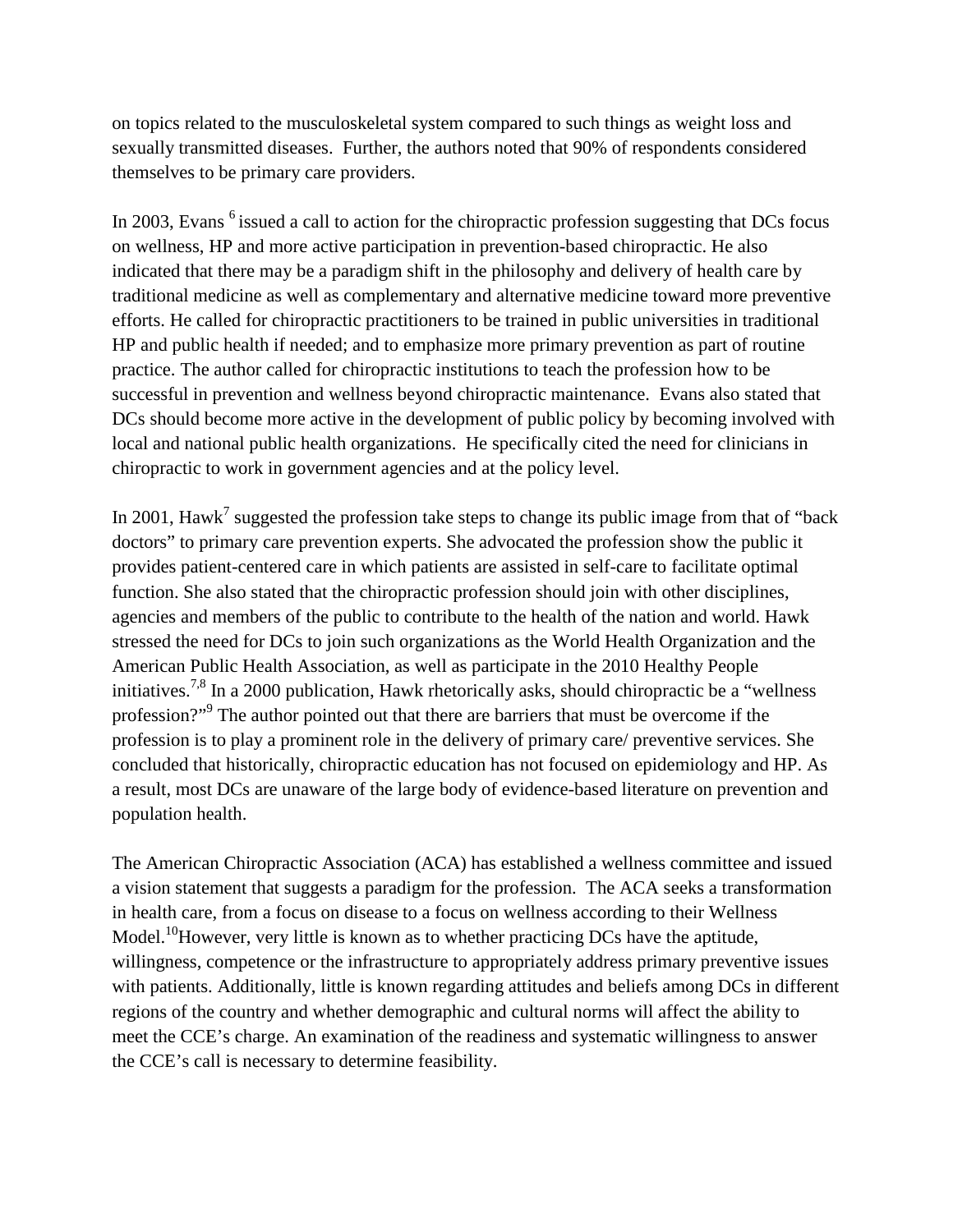## **Theoretical Framework for Survey Development and Purpose of the Study**

The development of this survey instrument was based upon the theoretical framework of the Social Ecological Model (SEM) of health promotion, which McElroy et al. published in  $1988$ ,<sup>11</sup> in order to determine whether chiropractors in the state of Alabama practice HP as is currently defined by the CCE and, if so, to what extent. The SEM views health and health behavior from a reciprocal, ecological prospective. McLeroy and colleagues suggested the model, containing five interactive levels of influence, could explain most health behaviors. They include *intrapersonal* factors, *interpersonal* factors,*institutional* factors, *community* factors and *policy* factors.

Intrapersonal factors include characteristics such as personal knowledge, attitudes and beliefs concerning particular behavior and issues of personal and self-concept. Interpersonal factors include social networks such as family, friends and work groups. Institutional factors are social practices with organizational structures including the formal and informal rules and regulations for operation within the particular institution; suggesting organizational norms and changes of those norms can affect behavior of those individuals involved. Community factors are relationships among organizations, institutions and informal networks within defined boundaries; including the social standards of norms that exist within the community. Policy factors are policies and laws that are designed to protect the health of a community. Policies for health protection include regulations for healthy actions, disease prevention and disease control.

The SEM has been used in the study of many health problems and has served as the basis for assessments and interventions that address a broad variety of preventive health issues. These included a 2005 study of how infectious diseases spread.<sup>12.</sup> In 2004 Sorenson reported on a smoking cessation intervention in a blue collar workforce, understanding the influence of socioeconomic position and particularly occupation, on smoking patterns; and framing of various interventions related to advocacy.<sup>13</sup>

*Historical use of theory-based models.* Although national surveys have been performed regarding the attitudes and practices of DCs regarding prevention, a literature review found no theory- based surveys that measure their HP practices. Health behavior theories have been used in the past as a basis for development of reliable surveys regarding a variety of health topics. These include a 1999 study in which Grant et.al. used the Health Belief Model to develop a telephone survey instrument designed to measure the general public's knowledge, attitudes and perceptions of the diagnosis of asthma;<sup>14</sup> the Trans-theoretical Model of Behavior Change to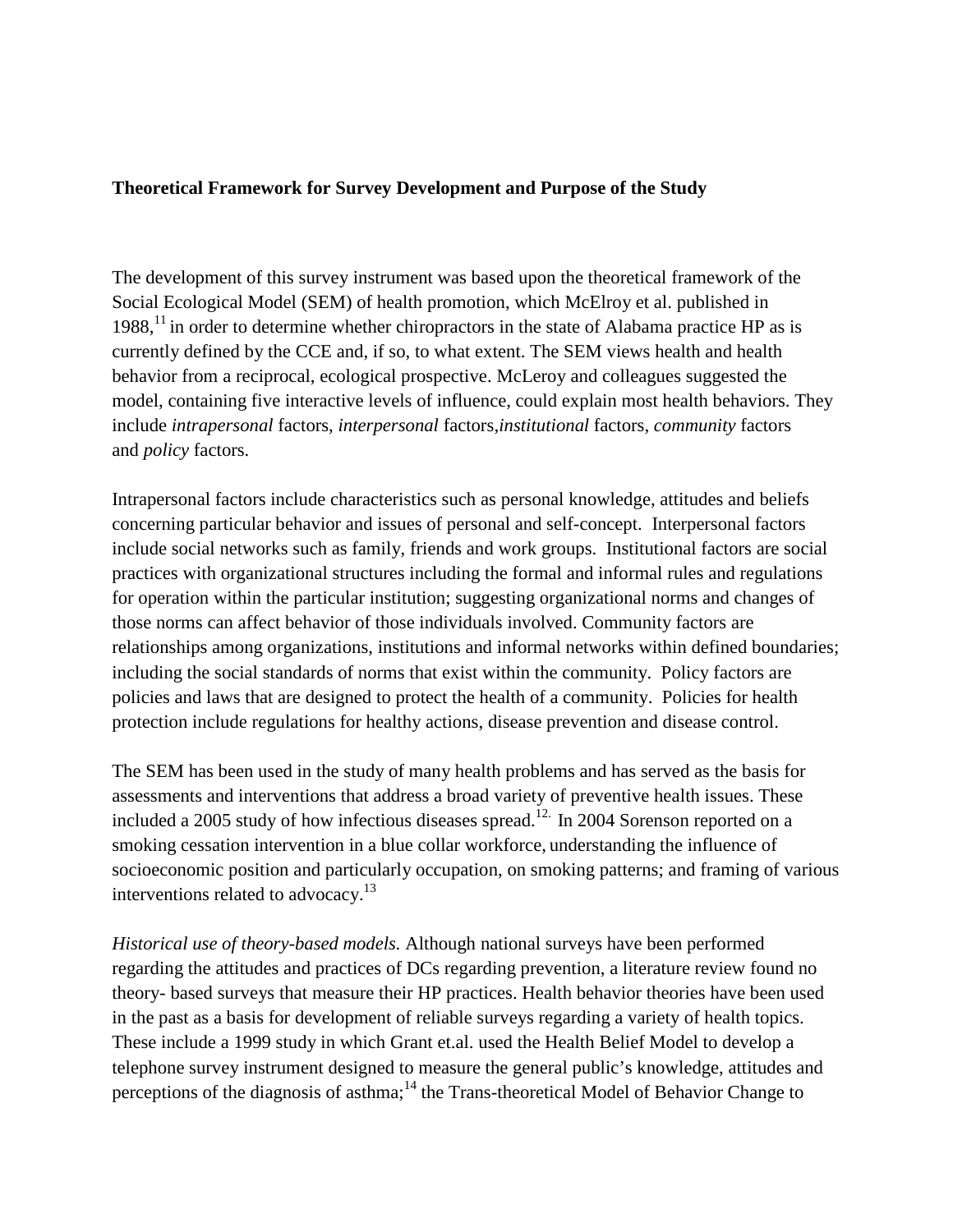develop survey items regarding the use of thermometers in the preparation of food;<sup>15</sup> and the Theory of Planned Behavior to develop a survey to assess whether written materials which focused on improving the referral and prescribing practices of primary care practitioners affected their behavior.<sup>16</sup> Williams developed a reliable survey based on the SEM which dealt with alcohol consumption among college athletes; $^{17}$  and Evans and colleagues used the Theory of Reasoned Action to assess the potential use of HP and preventive methods among graduating chiropractic interns.<sup>18</sup>

The results of national surveys have indicated that most chiropractors engage in some activities that could be considered HP; however the majority of these activities are related to musculoskeletal issues. DCs licensed in the State of Alabama who are members of the Alabama State Chiropractic Association (ASCA) were invited to participate in this survey. This survey focused on how DCs in this state viewed their role as health care providers and identified activities they believed were appropriate, what specific activities they used in their practices and how often they engaged the patient on various HP topics.

### **Methods**

In this study of Alabama chiropractors a survey instrument was created by developing questions that correspond to the five constructs of the  $SEM<sup>11</sup>$  and based on the prior work of Williams.<sup>17</sup> The following steps were used to develop this survey instrument:

- 1. Review of current, relevant literature
- 2. Review existing surveys concerning chiropractic and health promotion
- 3. Develop questions based on level of social ecology
- 4. Develop and modify questions to fit target audience and develop instrument
- 5. Expert Panel Review of survey for construct validity
- 6. Review of survey by focus group for comprehension and readability
- 7. Pretest instrument
- 8. Pilot test instrument

### **Sampling and Survey Administration**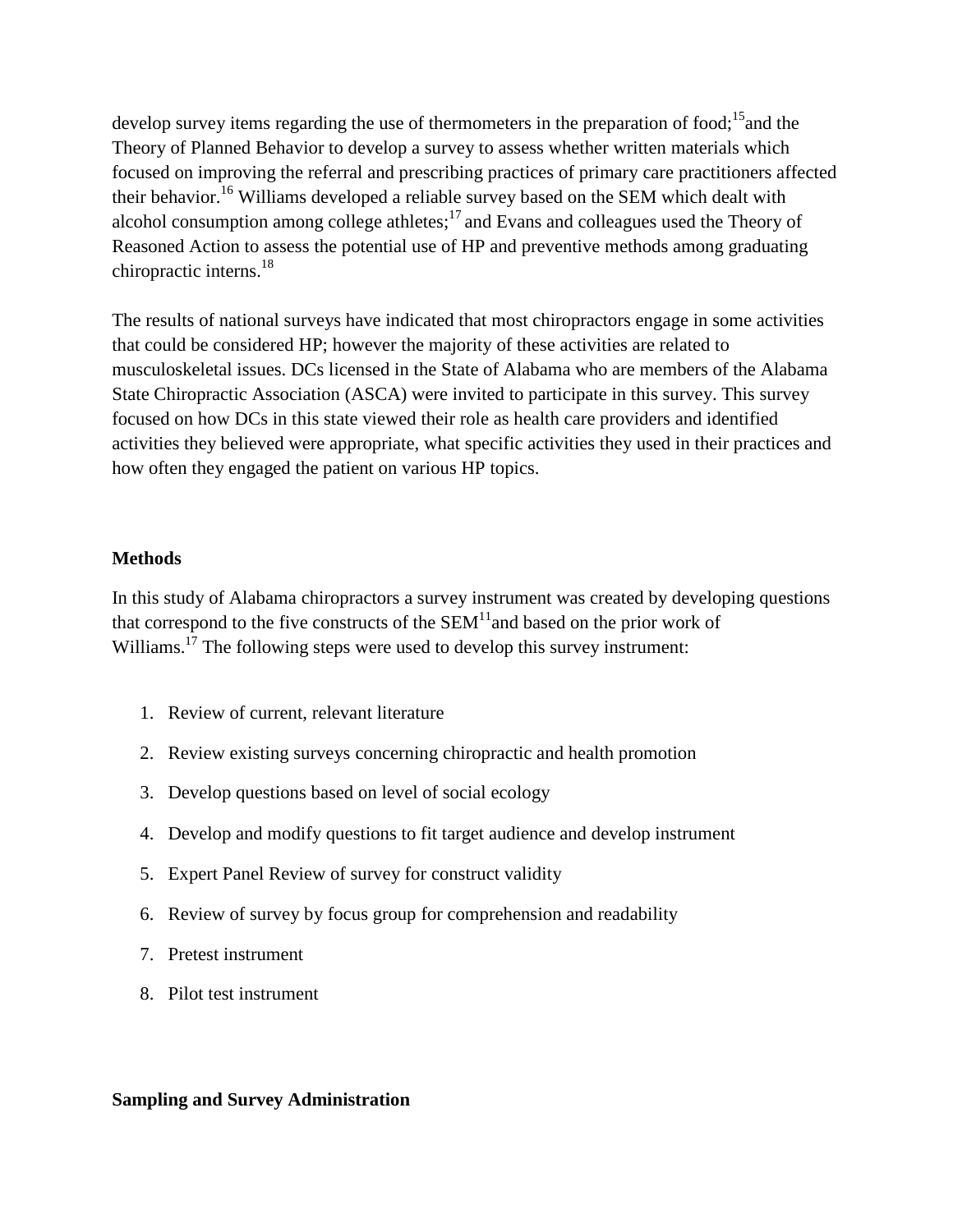After approval for this study was granted by the Institutional Review Board of the University Of Alabama, participants of a focus group pre-tested the survey instrument. Participants of the focus group were 17 members of the ASCA Executive Board. Adjustments were made to the instrument based on input from this group. The survey instrument was then tested for face validity by two DCs who have graduate degrees in health promotion and three PhDs in the field. It consisted of 45 items developed using the SEM and was placed on SurveyMonkey™, an internet web site designed for gathering information through internet surveys. DCs who were current members of the ASCA and who subscribe to the Association's electronic messaging service were invited to visit the web site and complete the survey. All participants signed informed consent forms advising them of their rights and informing them of their right to privacy. Participation in this study was voluntary. The survey was administered in the spring of 2008.

#### **Data Analysis**

Once surveys were completed the Survey Monkey™ software provides the researcher with a Microsoft™ Excel file. This file was converted to an SPSS (v. 14, Chicago, IL) database. Data were coded for appropriate analysis including categorization of age and recoding certain variables into binary coding to facilitate variable assessments. Frequencies were generated on demographic variables and chi-square analysis was performed for variables to test for significant relationships among variables. Results were considered statistically significant at p< 0.05.

#### **Results**

#### **Demographics**

Of the 197 individuals who subscribe to the messaging service, 107 started the survey and 105 completed 100% of the survey. Over 80% of respondents were males and >60% were aged 40 and older. Thirty-seven percent had been in practice for >20 years and 24% had practiced <5 years. Fifty-six percent stated their practice community was "middle-class" and about 48% characterized it as "urban or suburban." Fifty-three percent held only a DC degree and among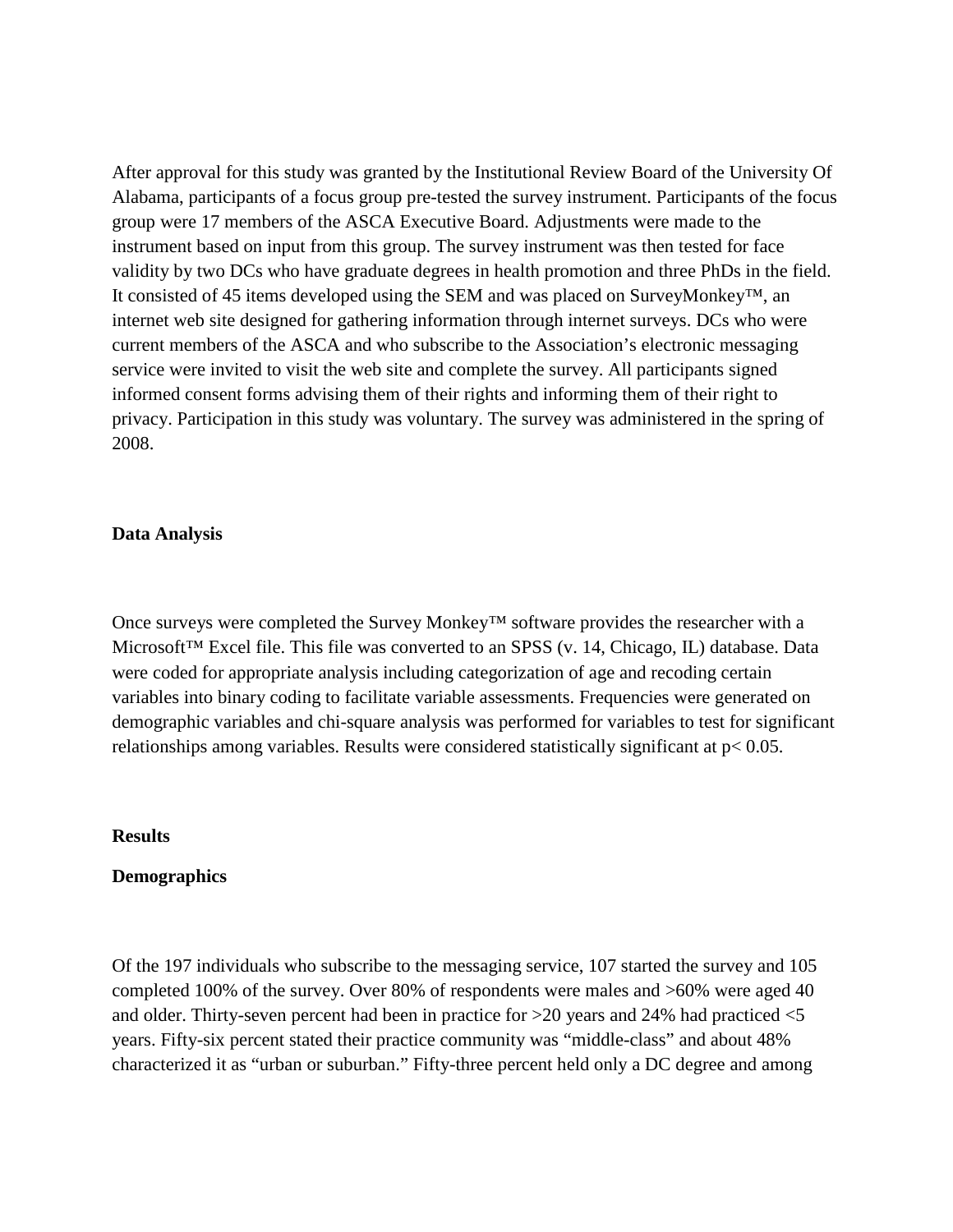those holding an additional degree 39% held a bachelor degree. Basic demographic information is listed in **Table 1**.

| <b>Gender</b>                          | $n\left(\frac{0}{0}\right)$ |
|----------------------------------------|-----------------------------|
| Male                                   | 88(82)                      |
| Female                                 | 19(18)                      |
| Missing                                | 0(0)                        |
| Age in years                           |                             |
| $<$ 30 years                           | 8(8)                        |
| 30-39                                  | 34(32)                      |
| 40-49                                  | 28(26)                      |
| $>50$                                  | 36(34)                      |
| Missing                                | 1(1)                        |
| <b>Years in practice</b>               |                             |
| $<\!\!5$                               | 26(24)                      |
| $5 - 10$                               | 18(17)                      |
| $11 - 15$                              | 15(14)                      |
| $16 - 20$                              | 8(7)                        |
| $>20$                                  | 40(38)                      |
| Missing                                | 0(0)                        |
| <b>Membership in Public Health Org</b> |                             |
| American Public Health Assn            | 2(2)                        |
| Local Public Health                    | 6(6)                        |
| Other                                  | 6(6)                        |
| None                                   | 93(86)                      |
| Missing                                | 0(0)                        |
| <b>Practice community</b>              |                             |

**Table 1. Respondent demographics and practice classifications.**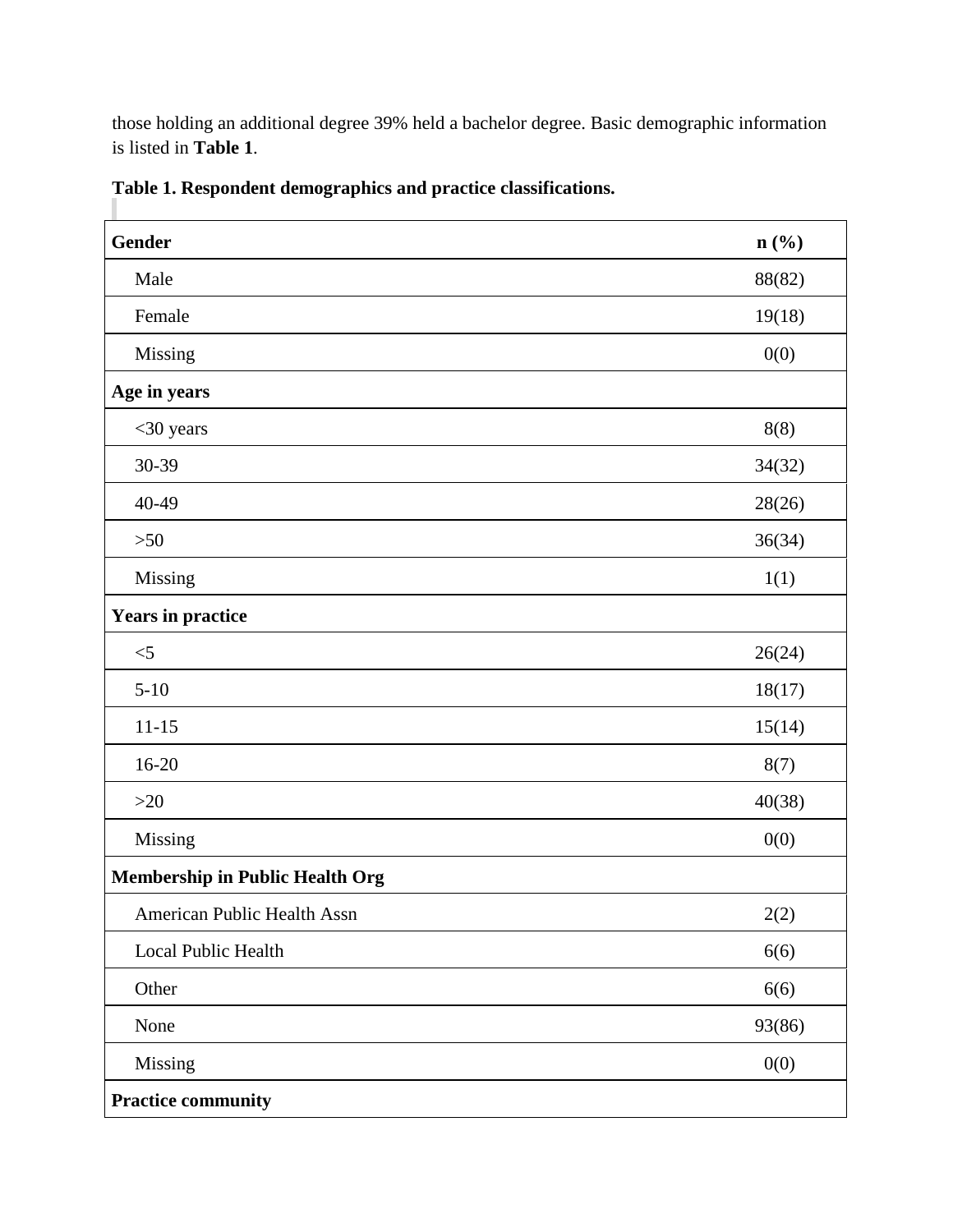| Rural                           | 21(20) |
|---------------------------------|--------|
| Urban                           | 20(18) |
| Suburban                        | 31(29) |
| Small town                      | 35(33) |
| Missing                         | 0(0)   |
| <b>Community classification</b> |        |
| Affluent                        | 19(18) |
| Middle-class                    | 60(56) |
| Lower middle                    | 22(21) |
| Missing                         | 1(1)   |
| <b>Role classification</b>      |        |
| Portal of entry                 | 31(29) |
| Primary care                    | 46(43) |
| Neuro-musculoskeletal           | 28(26) |
| Other                           | 2(2)   |
| Missing                         | 0(0)   |

# **Intrapersonal levels of influence**

All of the respondents with the exception of 5 were members of the ASCA, an organization whose membership consists of slightly less than half of all the licensed chiropractors in the state. Both ACA and ASCA tend to be evidence-based organizations that would attract members with similar practice philosophies.

### **Interpersonal levels**

Data collected from this study indicated that the vast majority of DCs agreed or strongly agreed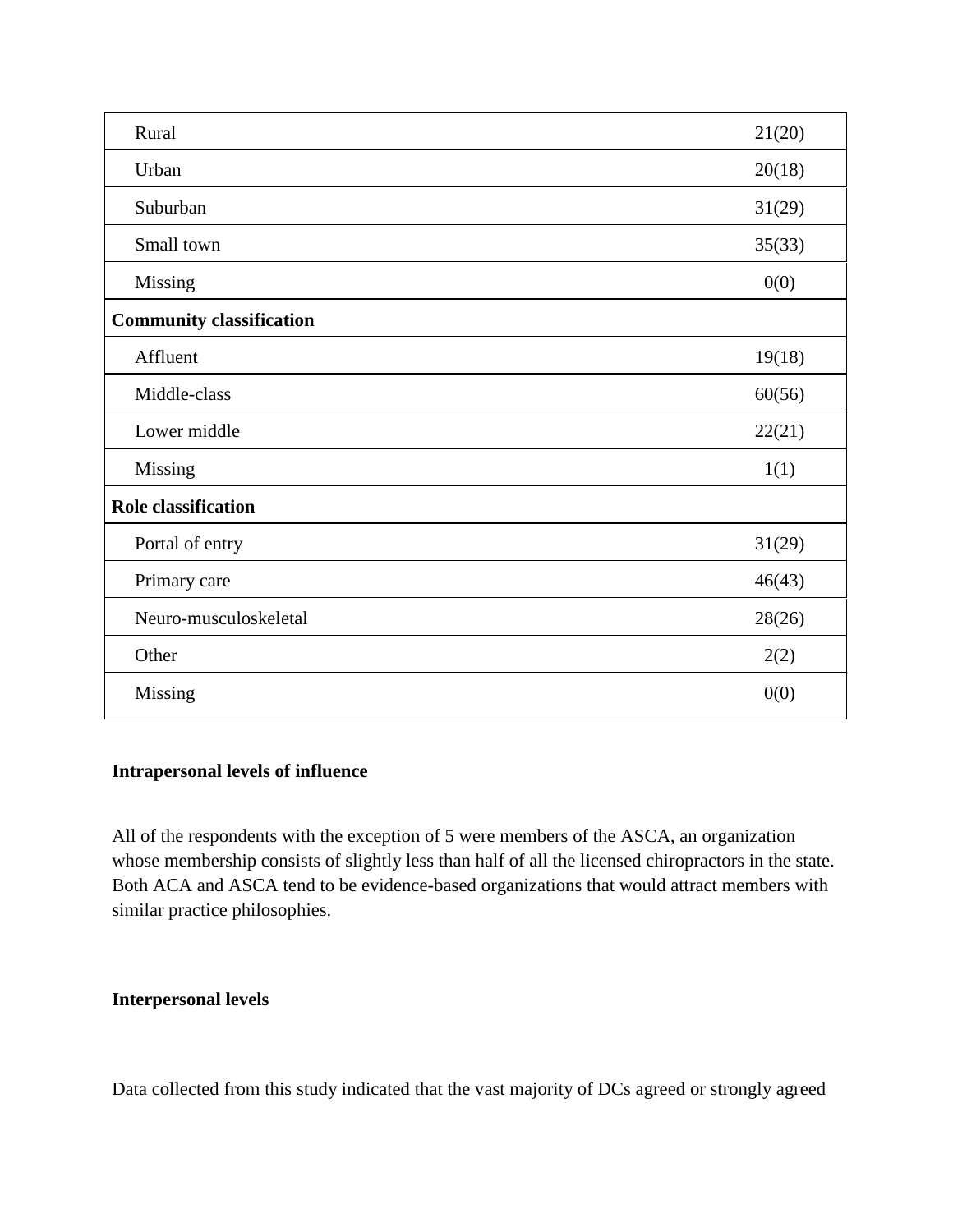that it was appropriate to engage in HP activities such as referring patients for prostate screening (93%), colonoscopy (79%), mammogram (85%) and blood lipid screening (85%). However when asked what percentage of the appropriate patients they actually referred for screenings, far fewer followed through; prostate (70% referred 25% or less), colonoscopy( 78% referred 25% or less, mammogram(77% referred 25% or less) blood lipid screening (72% referred 25% or less). DCs stated it was appropriate to counsel patients with regard to tobacco use and weight control. However, only 49.1% counseled 25% or less of the appropriate patients regarding weight control while 59% counseled 25% or less the appropriate patients regarding smoking cessation. In addition, though 43.9% thought of themselves as primary care providers only 42% reported screening 50% or less of the appropriate new patients for disorders as simple to detect as hypertension. Thirteen percent screened less than 25% and 18% screened none. Only with regard to vigorous physical activity did the majority of respondents both agree that it is appropriate to counsel patients (100% agreed or strongly agreed) and stated they followed through with counseling, although they did so at lower percentages. (48% counseled 75% or more). Unlike other prevention activities, the discrepancies between reported attitudes and behavior with regard to vigorous physical exercise supports the notion that musculoskeletal conditions continue to be the primary focus for most DCs in this study; regardless of how they describe their role as a practitioner. Females were more likely to feel it appropriate to counsel on weight management (26% vs 58%, p=0.01). **Table 2** contains information related to DCs' attitudes and practices on various counseling topics.

|                                               | $n\left(\frac{0}{0}\right)$ |        |        |                               |                                    |                |
|-----------------------------------------------|-----------------------------|--------|--------|-------------------------------|------------------------------------|----------------|
| <b>Appropriateness of</b><br>counseling topic | <b>Strongly</b><br>Agree    |        |        | <b>Agree Neutral Disagree</b> | <b>Strongly</b><br><b>Disagree</b> | <b>Missing</b> |
| Nutrition                                     | 72(67)                      | 35(33) | 0(0)   | 0(0)                          | 0(0)                               | 0(0)           |
| Tobacco cessation                             | 73(68)                      | 29(27) | 3(3)   | 1(1)                          | 0(0)                               | 1(1)           |
| Weight mgt                                    | 72(67)                      | 30(28) | 2(2)   | 1(1)                          | 0(0)                               | 2(2)           |
| Physical activity                             | 73(68)                      | 33(31) | 0(0)   | 1(1)                          | 0(0)                               | 0(0)           |
| Prostate screen                               | 59(55)                      | 38(35) | 4(4)   | 4(4)                          | 0(0)                               | 2(2)           |
| Mammography                                   | 44(41)                      | 44(41) | 7(7)   | 6(6)                          | 2(1)                               | 4(4)           |
| Referral for colonoscopy if<br>>50            | 43(40)                      | 40(37) | 12(11) | 10(10)                        | 0(0)                               | 2(2)           |
| Cholesterol/lipid screening                   | 46(43)                      | 44(41) | 10(9)  | 5(5)                          | 1(1)                               | 1(1)           |

**Table 2 Chiropractors' attitude toward appropriateness of counseling on prevention topics and percent of patients counseled on topic.**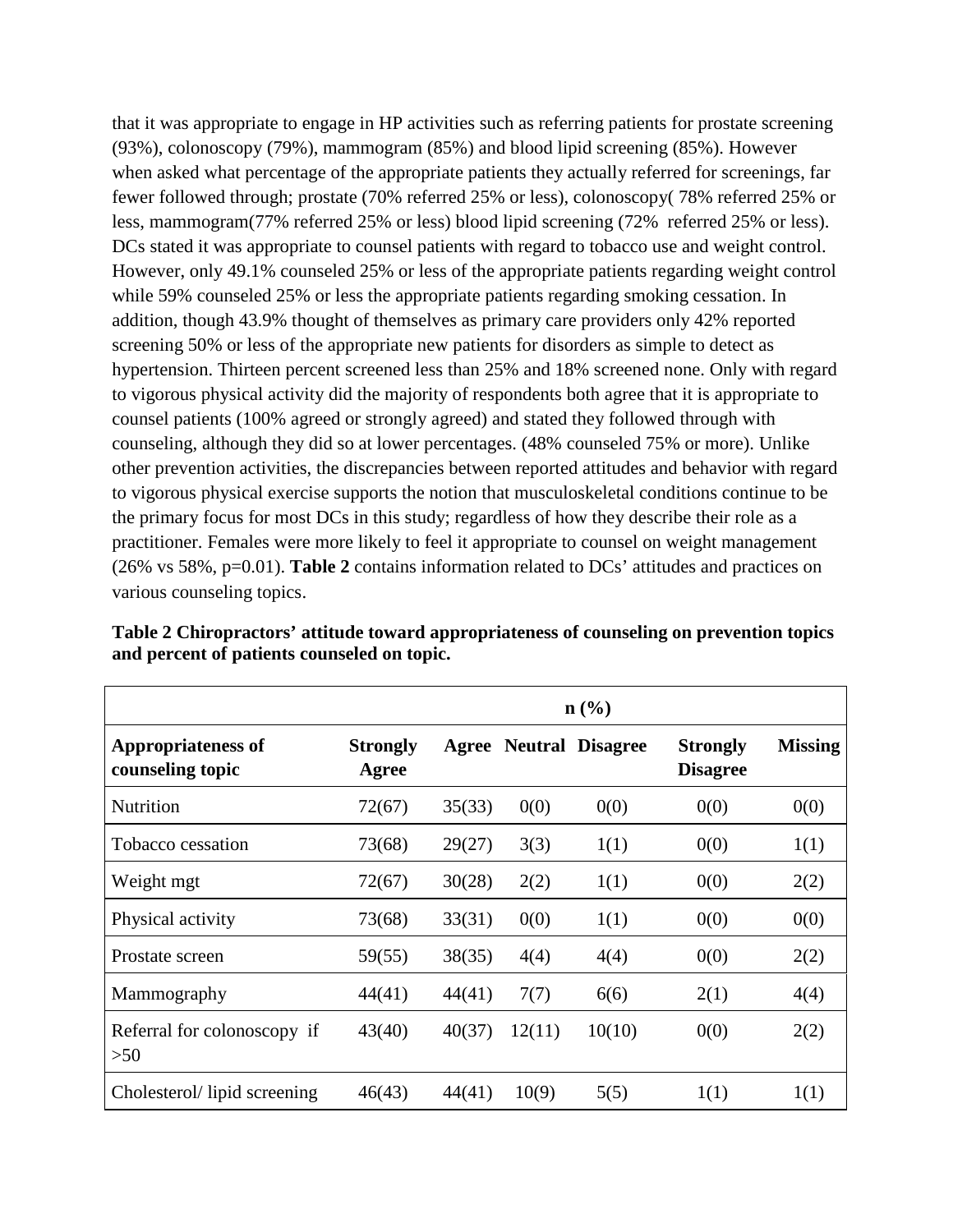| Provided*                                   | none   | $\leq 25\%$ | $26 -$<br>50% | 51-75% | $>75\%$ | <b>Missing</b> |
|---------------------------------------------|--------|-------------|---------------|--------|---------|----------------|
| Weight                                      | 6(5)   | 46(43)      | 20(19)        | 13(12) | 21(20)  | 1(1)           |
| Physical activity                           | 0(0)   | 13(12)      | 10(10)        | 32(30) | 51(47)  | 1(1)           |
| Tobacco cessation                           | 20(19) | 41(38)      | 9(8)          | 15(14) | 20(19)  | 2(2)           |
| <b>Hypertension</b> (new patients)<br>only) | 18(17) | 14(13)      | 9(8)          | 7(7)   | 53(49)  | 6(6)           |
| Prostate screen                             | 45(42) | 28(26)      | 7(6)          | 6(6)   | 20(19)  | 1(1)           |
| <b>Blood</b> lipids                         | 42(39) | 33(31)      | 10(9)         | 9(9)   | 12(11)  | 1(1)           |
| Colonoscopy                                 | 57(53) | 25(23)      | 5(5)          | 11(10) | 9(9)    | 0(0)           |
| Mammography                                 | 51(47) | 29(27)      | 6(6)          | 9(9)   | 11(10)  | 1(1)           |

\* Percent of patients within last month who were screened, counseled, or given recommendation, when appropriate.

# **Institutional levels**

Respondents had strong opinions regarding institutional levels of influence. Ninety eight percent believed DCs should be advocates for prevention. Ninety percent indicated they would attend continuing education courses on prevention if they were offered. Respondents also overwhelmingly supported (80%) curriculum changes in chiropractic colleges which would increase the number of courses on prevention.

# **Policy levels**

Respondents seemed to be somewhat conflicted with regard to government involvement in the development of health polices for the nation. A total of 52 % either agreed or strongly agreed on some role for government in developing health policy while 22% were undecided and 26% disagreed or strongly disagreed. Most respondents agreed or strongly agreed with legislative bans on smoking in public places (89%) and foods containing trans fats (67%) however, when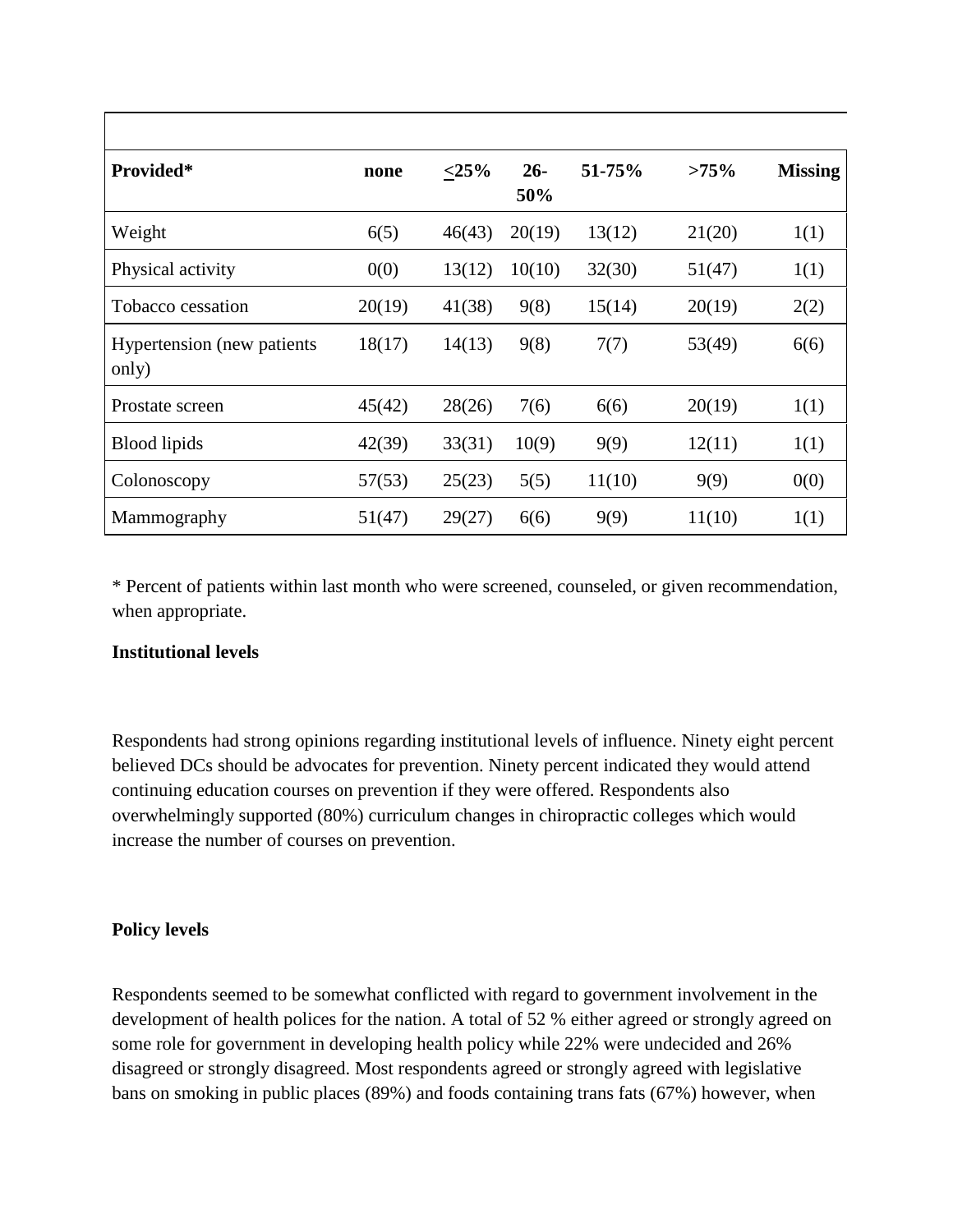asked if local, state and federal agencies should establish laws which govern health behavior only 45 % agreed or strongly agreed with this and 32% disagreed or strongly disagreed while 23% were undecided. Similarly only 43% supported an outright ban on cigarette sales. **Table 3** contains information on interpersonal, policy, and legal aspects of SEM and chiropractor attitudes and **Table 4** contains cross-tabulations related to demographic variables and counseling practices.

|                                                                           | $n\left(\frac{0}{0}\right)$ |        |        |                               |                                    |                |
|---------------------------------------------------------------------------|-----------------------------|--------|--------|-------------------------------|------------------------------------|----------------|
| <b>Topic</b>                                                              | <b>Strongly</b><br>Agree    |        |        | <b>Agree Neutral Disagree</b> | <b>Strongly</b><br><b>Disagree</b> | <b>Missing</b> |
| Insurance companies prevent<br>DC from being reimbursed for<br>prevention | 85(79)                      | 16(15) | 2(2)   | 1(1)                          | 1(1)                               | 2(2)           |
| Support smoking ban in public                                             | 71(66)                      | 22(21) | 7(6)   | 4(4)                          | 1(1)                               | 2(2)           |
| Important for DC to advocate<br>prevention                                | 58(54)                      | 46(43) | 1(1)   | 0(0)                          | 0(0)                               | 2(2)           |
| Support ban on transfats                                                  | 45(42)                      | 23(21) | 17(16) | 12(11)                        | 5(5)                               | 5(5)           |
| Patients are receptive to<br>prevention messages                          | 42(39)                      | 56(52) | 7(7)   | 2(2)                          | 0(0)                               | 0(0)           |
| Would attend CE course on<br>prevention                                   | 41(38)                      | 54(50) | 7(7)   | 3(3)                          | 1(1)                               | 1(1)           |
| Support ban on cigarette sales                                            | 38(35)                      | 8(8)   | 17(15) | 34(32)                        | 8(8)                               | 2(2)           |
| State law negatively affects<br>ability to offer prevention               | 26(24)                      | 18(17) | 12(11) | 40(37)                        | 9(9)                               | 2(2)           |
| Colleges should teach more<br>prevention                                  | 23(21)                      | 62(58) | 16(15) | 3(3)                          | 1(1)                               | 2(2)           |
| Support govt establishment of<br>laws to protect health                   | 23(21)                      | 23(21) | 24(22) | 21(20)                        | 13(13)                             | 3(3)           |
| State law prevents ordering of<br>screenings                              | 21(19)                      | 11(10) | 9(9)   | 43(40)                        | 20(19)                             | 3(3)           |

|                        | Table 3. Chiropractors' attitude toward interpersonal, policy and legal aspects of public |  |
|------------------------|-------------------------------------------------------------------------------------------|--|
| health and prevention. |                                                                                           |  |

<u> 1980 - Johann Barn, mars ann an t-Amhain Aonaich an t-Aonaich an t-Aonaich ann an t-Aonaich ann an t-Aonaich</u>

×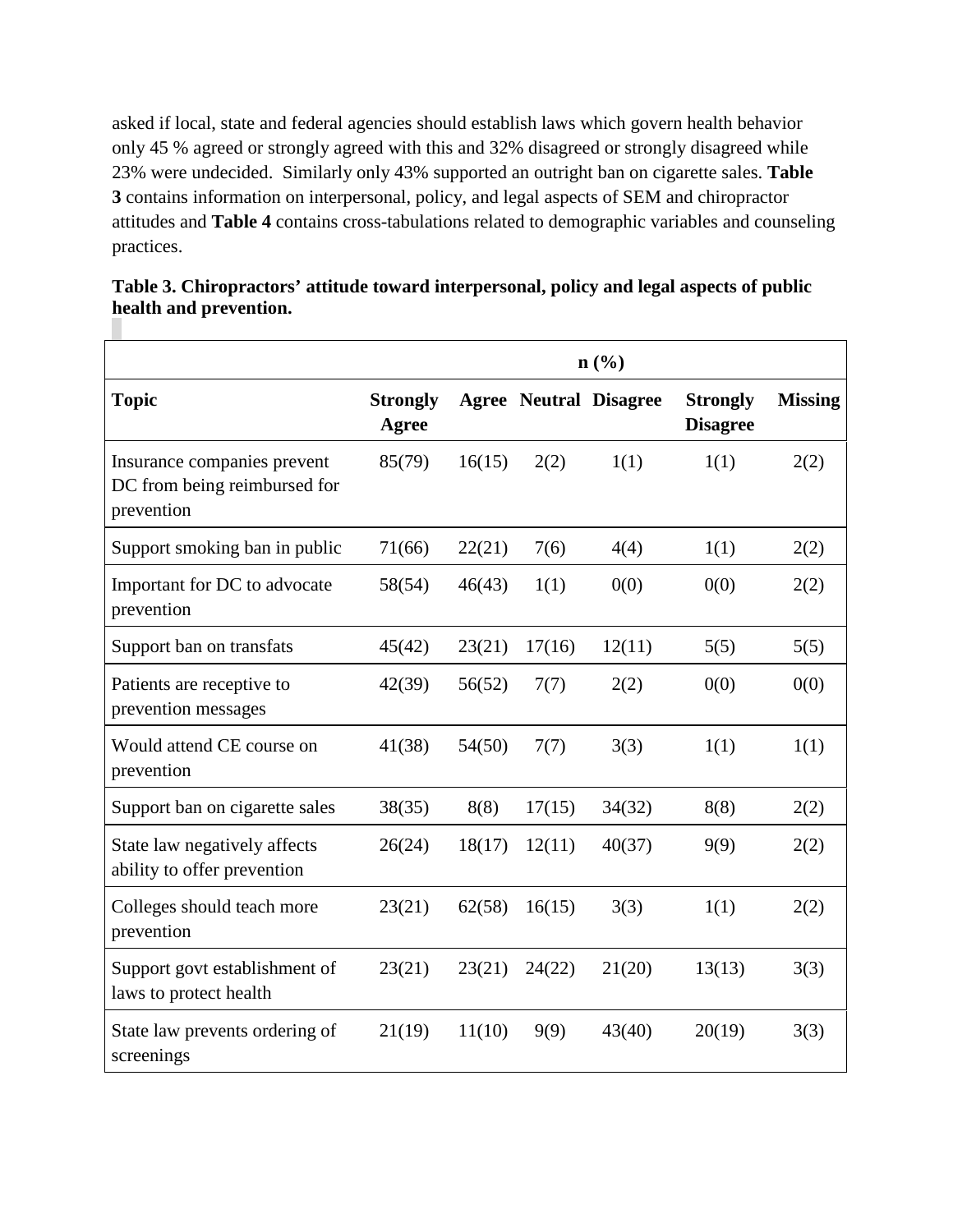| <b>Gender</b>                          |     | Male $(\% )$ | Female (5)   | $P-value1$ |
|----------------------------------------|-----|--------------|--------------|------------|
| Appropriate to counsel on              |     |              |              |            |
| Weight management                      |     | 26.4         | 57.9         | $.01*$     |
| Physical activity                      |     | 78.2         | 78.9         | .60        |
| Tobacco cessation                      |     | 34.9         | 26.3         | .33        |
| <b>Screened within last month</b>      |     |              |              |            |
| Hypertension (new patients)            |     | 58.5         | 63.2         | .46        |
| Recommended screening when appropriate |     |              |              |            |
| Males for prostate                     |     | 25.3         | 21.1         | .48        |
| <b>Blood</b> lipids                    |     | 20.7         | 15.8         | .45        |
| Colonoscopy                            |     | 18.2         | 21.1         | .50        |
| Mammography                            |     | 17.2         | 26.3         | .27        |
| Support public smoking ban             |     | 89.7         | 83.3         | .34        |
| Support restaurant transfat ban        |     | 65.5         | 72.2         | .40        |
|                                        | Age | $<$ 40 years | 40 and older | $P-value1$ |
| Appropriate to counsel on              |     |              |              |            |
| Weight management                      |     | 38.1         | 28.6         | .21        |
| Physical activity                      |     | 78.6         | 77.8         | .56        |
| Tobacco cessation                      |     | 38.1         | 30.6         | .28        |
| <b>Screened within last month</b>      |     |              |              |            |
| Hypertension (new patients)            |     | 52.4         | 63.8         | .17        |
| Recommended screening when appropriate |     |              |              |            |
| Males for prostate                     |     | 21.4         | 25.4         | .41        |
| <b>Blood</b> lipids                    |     | 14.3         | 23.8         | .17        |

**Table 4. Respondents' attitudes toward prevention and counseling and practice of screening and counseling, by practitioner gender, age, years in practice and primary care ideology.**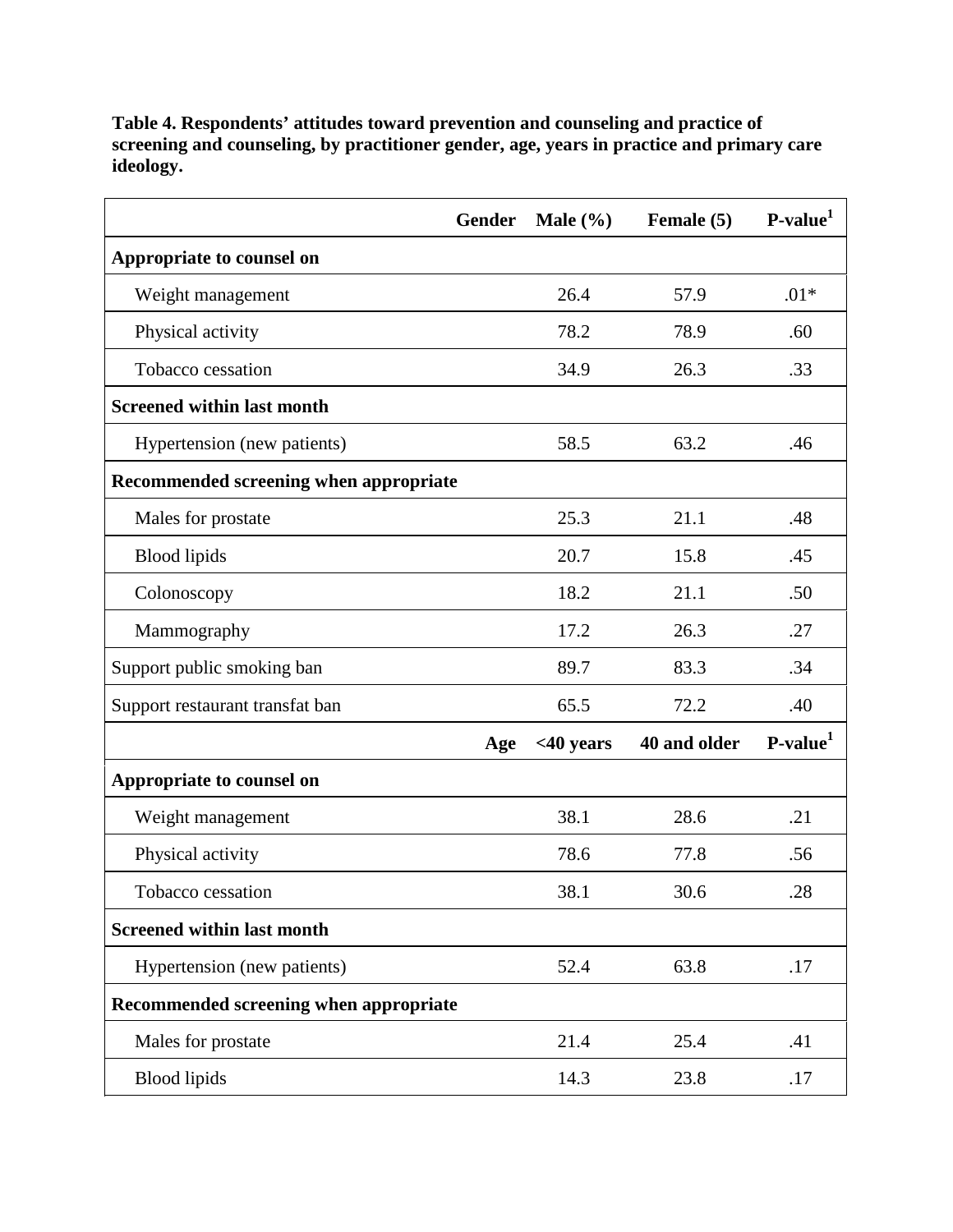| Colonoscopy                            | 14.3            | 21.9      | .24                  |
|----------------------------------------|-----------------|-----------|----------------------|
| Mammography                            | 12.2            | 21.9      | .16                  |
| Support public smoking ban             | 82.5            | 92.2      | .12                  |
| Support restaurant transfat ban        | 59.0            | 71.0      | .21                  |
| <b>Years in practice</b>               | $\leq$ 15 years | >15 years | P-value <sup>1</sup> |
| Appropriate to counsel on              |                 |           |                      |
| Weight management                      | 36.2            | 27.1      | .21                  |
| Physical activity                      | 81.0            | 75.0      | .30                  |
| Tobacco cessation                      | 37.9            | 27.7      | .18                  |
| <b>Screened within last month</b>      |                 |           |                      |
| Hypertension (new patients)            | 56.4            | 63.0      | .32                  |
| Recommended screening when appropriate |                 |           |                      |
| Males for prostate                     | 19.0            | 31.3      | .11                  |
| <b>Blood</b> lipids                    | 17.2            | 22.9      | .31                  |
| Colonoscopy                            | 15.3            | 22.9      | .22                  |
| Mammography                            | 10.3            | 29.2      | $.01*$               |
| Support public smoking ban             | 86.0            | 91.7      | .27                  |
| Support restaurant transfat ban        | 61.1            | 72.9      | .15                  |
| <b>Primary care ideology</b>           | N <sub>0</sub>  | Yes       | P-value <sup>1</sup> |
| Appropriate to counsel on              |                 |           |                      |
| Weight management                      | 23.3            | 43.5      | $.02 *$              |
| Physical activity                      | 73.3            | 84.8      | .12                  |
| Tobacco cessation                      | 25.4            | 43.5      | $.04 *$              |
| <b>Screened within last month</b>      |                 |           |                      |
| Hypertension (new patients)            | 59.3            | 59.5      | .57                  |
| Recommended screening when appropriate |                 |           |                      |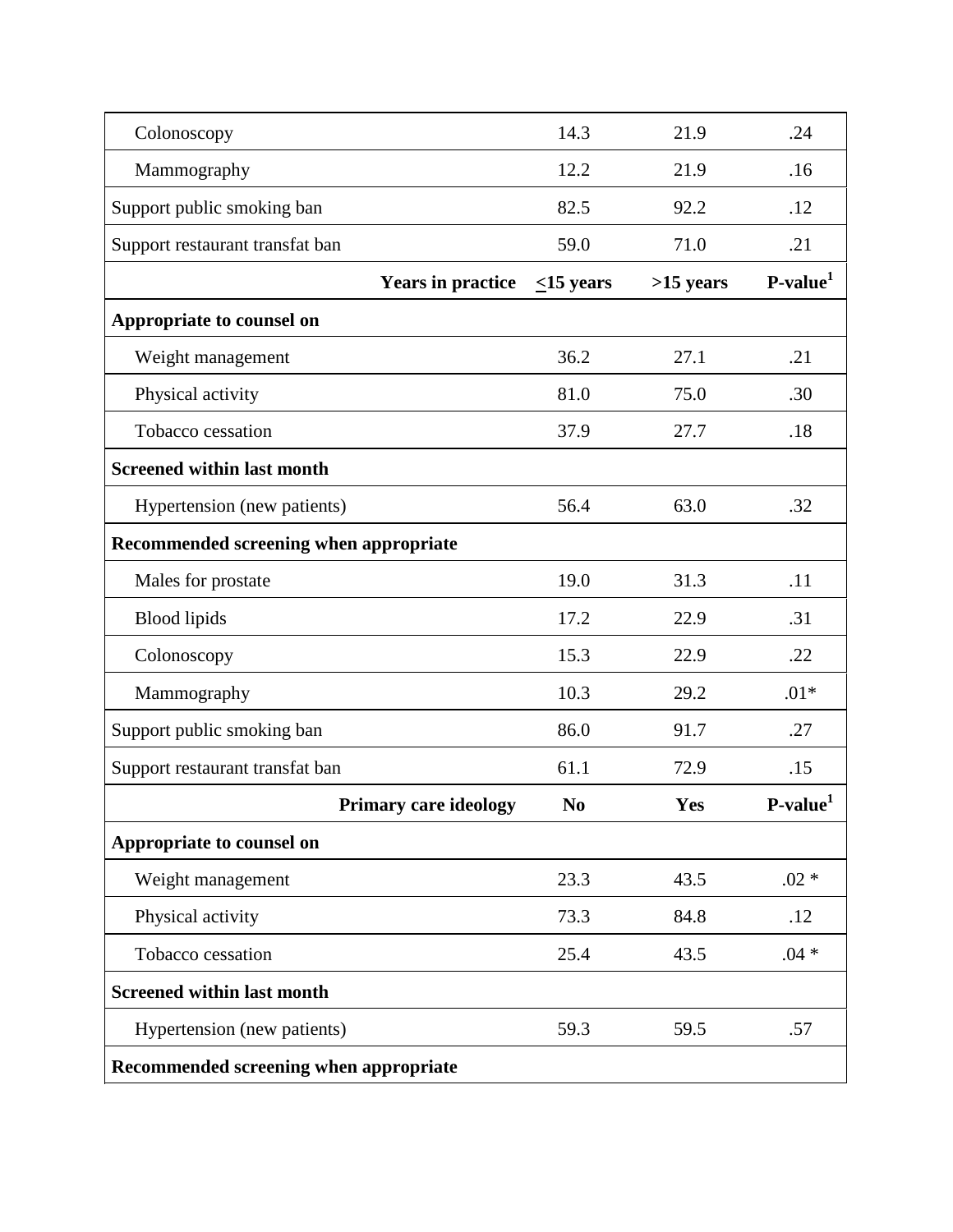| Males for prostate                     | 20.0 | 30.4 | .16        |
|----------------------------------------|------|------|------------|
| <b>Blood</b> lipids                    | 13.3 | 28.3 | $.04 *$    |
| Colonoscopy                            | 11.5 | 28.3 | $.03 *$    |
| Mammography                            | 16.7 | 21.7 | .34        |
| Support public smoking ban             | 83.3 | 95.6 | $.04 *$    |
| Support restaurant transfat ban        | 62.7 | 72.1 | .23        |
|                                        |      |      |            |
| <b>Practice setting=rural</b>          | No   | Yes  | $P-value1$ |
| Appropriate to counsel on              |      |      |            |
| Weight management                      | 30.4 | 34.0 | .42        |
| Physical activity                      | 76.8 | 80.0 | .44        |
| Tobacco cessation                      | 33.9 | 32.7 | .53        |
| <b>Screened within last month</b>      |      |      |            |
| Hypertension (new patients)            | 56.9 | 62.0 | .37        |
| Recommended screening when appropriate |      |      |            |
| Males for prostate                     | 21.4 | 28.0 | .29        |
| <b>Blood</b> lipids                    | 16.1 | 24.0 | .22        |
| Colonoscopy                            | 14.3 | 23.5 | .16        |
| Mammography                            | 16.1 | 22.0 | .30        |
| Support public smoking ban             | 87.0 | 90.2 | .42        |
| Support restaurant transfat ban        | 67.3 | 66.0 | .53        |

1 Fisher's exact test.

\*Statistically significant at p<.05.

# **Primary care ideology**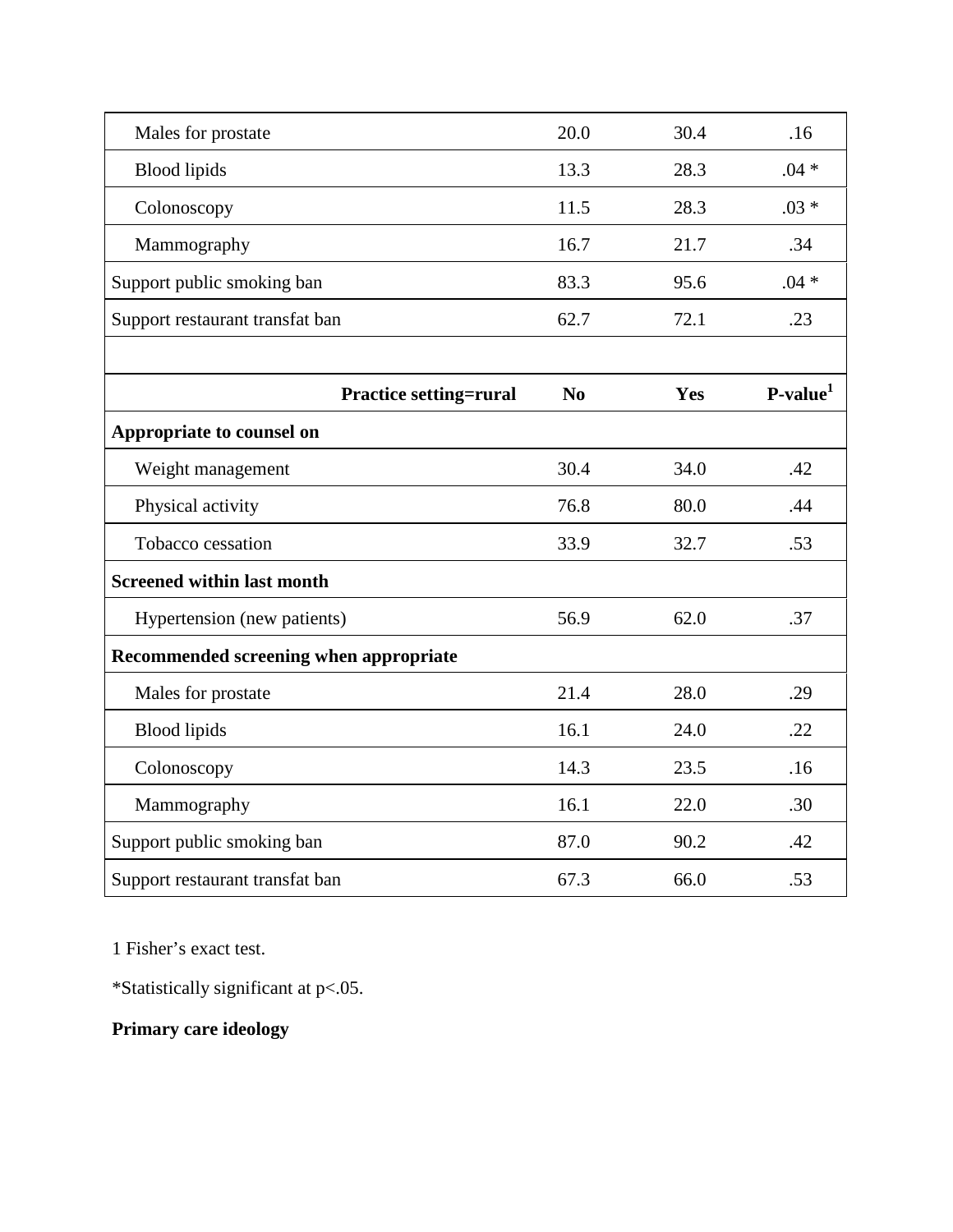When asked whether they considered their role as a chiropractor to be portal of entry, primary care, neuro-musculoskeletal only, or "other," 43% stated they considered themselves primary care providers. Another 29% felt they were portal of entry and 26% said they were neuromusculoskeletal only. Those who reported a primary care ideology were more likely to state weight management was important than those with another view of their role (23% vs 43%, p=0.02); were more likely to feel tobacco cessation counseling was important (25% vs 43%,  $p=0.04$ ); to feel blood lipid screening (13% vs 28%,  $p=0.04$ ); and colonoscopy (11% vs 28%, 0.03) were important; and support smoking bans in public (83% vs 96%, p=0.04).

### **Discussion**

#### **Limitations**

This pilot survey of DCs may not be representative of all doctors in Alabama nor other parts of the US. The majority of respondents (83%) identified the ACA as the professional organization which best reflected their personal practice philosophy. Also, all respondents with the exception of five were members of the ASCA, an organization whose membership consist of slightly less than half of all licensed chiropractors in the state. These facts may represent a sampling bias. However, responses do seem to follow previously identified patterns regarding DCs and their involvement on a variety of preventive topics including promoting health in practice. Many DCs who participated received little, if any, training in how to perform preventive services, how to dialogue with patients about behavior change and how to get reimbursed for these services so there is an inherent bias in the research from that perspective.

The cross-sectional nature of the assessment makes certain assumptions and does not take into account sample sizes nor the make-up of the doctors who participated as compared to those who did not. Future research should include large numbers of DCs in a randomized, stratified sample and we acknowledge these limits and caution the interpretation of pilot results.

The results of this preliminary study of Alabama chiropractors are similar to other studies done on a national level. Other studies found evidence that DCs do provide some primary prevention services. Forty-three percent of the respondents in the Alabama study identified themselves as primary care providers yet, 18% percent never screened new patients for hypertension and 14% screened 25% or fewer patients. The fact that 43% of the DCs in this study describe themselves as primary care providers may indicate that these providers have an unorthodox view of primary care. This attitude could be a reflection of a holistic, conservative-based philosophy or these individuals may simply have little understanding of the role of a primary care provider. The behaviors could be explained as a reflection of training prior to a CCE mandate for teaching HP or other barriers such as difficulty being reimbursed for preventive services. With that stated, those with a primary care ideology reported engaging in preventive screening more frequently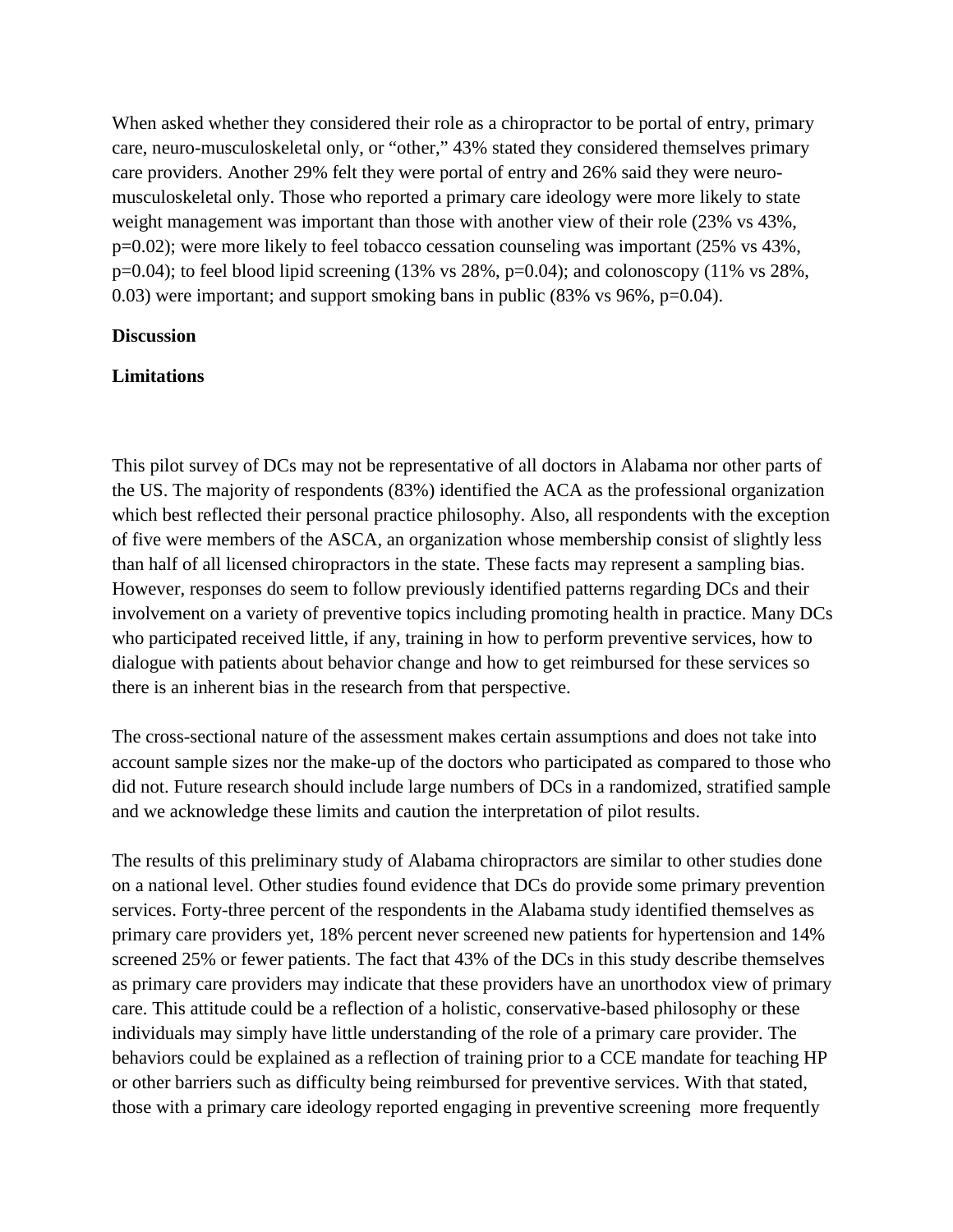and supported smoking bans in public places to a significantly greater degree than those without it. Therefore, chiropractic education programs could possibly enhance their efforts by indicating and teaching where DCs could fill gaps in the delivery of needed primary care services in the U.S.

Responses seemed to demonstrate a willingness of the DCs surveyed to learn more about prevention and might provide motivation for leaders in the profession to emphasize prevention as a vital, core component of every chiropractic practice as well as promote prevention oriented post graduate courses. By doing so the gap between care that is delivered and what should be could possibly be narrowed.

# **Conclusion**

Despite positive attitudes toward engaging in HP practices and primary prevention, disparities exist between what DCs believe should be done regarding prevention and what they actually do in their practices. They may also have an unorthodox view of primary care. This could signal opportunities to train chiropractors to deliver more HP in their practices. Clearly they have an interest but may not have the self-efficacy to perform many of these tasks. This could easily be rectified by focusing on post graduate, continuing education efforts which are already mandated each year for license renewal. A broader, randomized, stratified sample of DCs can and should be assessed with this or a similar survey taking into account the use of the SEM.

# **References**

1. Christensen M, Kollasch M, Hyland JK. *Practice Analysis of Chiropractic*. Greeley, CO: NBCE, 2010.

2. Hawk C, Long C, Perillo M, Boulanger K. A survey of US chiropractors on clinical preventive services. *J Manip Physiol Ther* 2004;4:287-298.

3. Rupert R. A survey of practice patterns and the health promotion and prevention attitudes of US chiropractors. Maintenance care: Part 1. *J Manip Physiol Ther*2000;23 (1):1-9.

4. Council on Chiropractic Education. *Standards for Doctor of Chiropractic Programs and Requirements for Institutional Status*. Scottsdale, AZ: Council on Chiropractic Education, 2007.

5. Hawk C, Dusio M. A survey of 492 U. S. chiropractors on primary care and preventionrelated Issues. *J Manip Physiol Ther* 1995;18(2):57-64.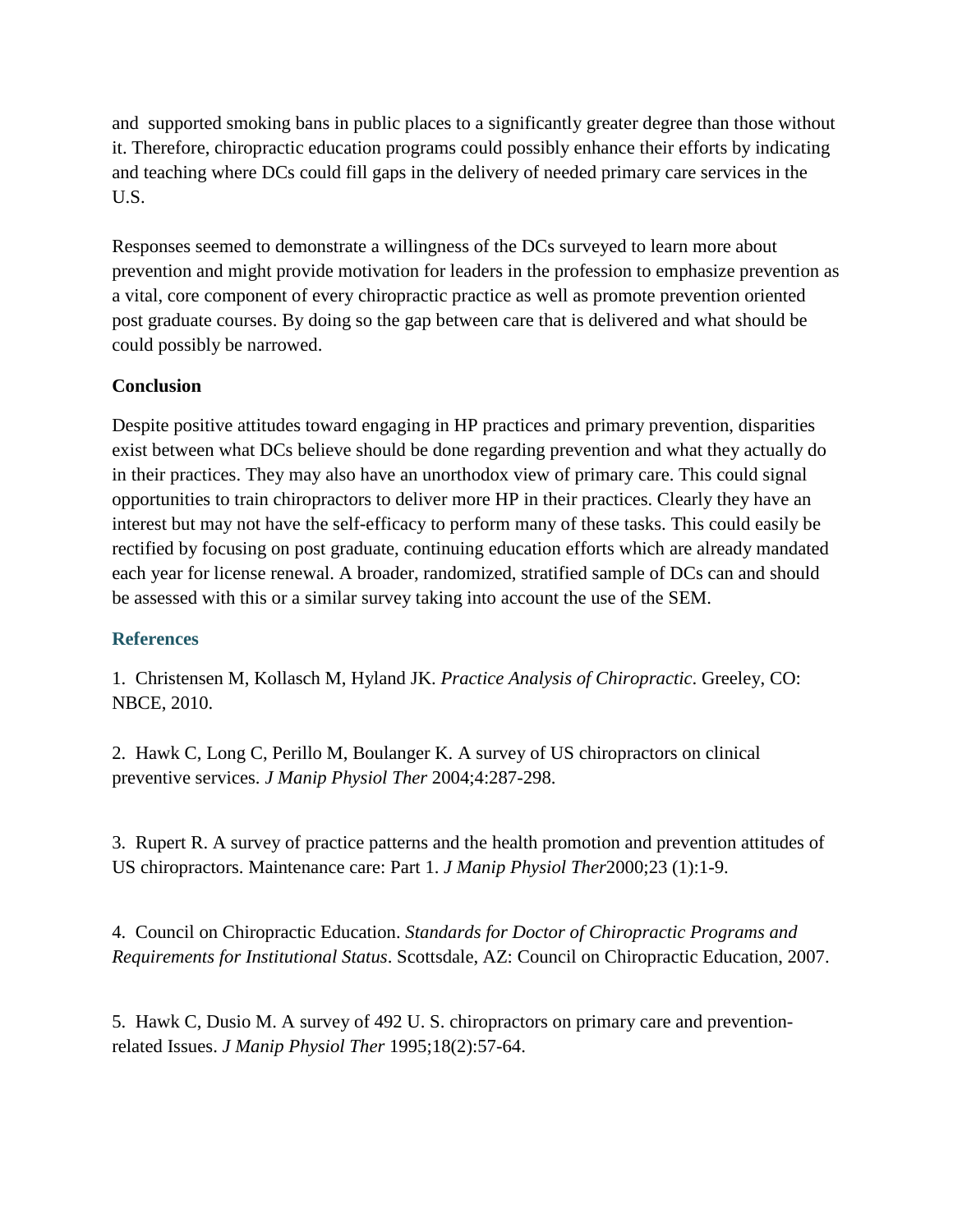6. Evans MW. Health promotion and chiropractic: act now. *J Amer Chiropr Assoc* 2003 40 (3), 22-24.

7. Hawk C. Toward a wellness model for chiropractic: the role of prevention and health promotion. *Top Clin Chiropr* 2001;8(4):1-7.

8. Healthy People Initiative. United States Department of Health and Human Services. [URL] <http://www.healthypeople.gov/2020/default.aspx>

9. Hawk C. Should chiropractic be a "wellness" profession? *Top Clin Chiropr* 2000;7(1) 23- 26.

10. American Chiropractic Association. Wellness Model. [URL] [http://www.amerchiro.org/level2\\_css.cfm?T1ID=10&T2ID=117](http://www.amerchiro.org/level2_css.cfm?T1ID=10&T2ID=117)

11. McLeroy KR, Bibeau D, Stecker A, Glanz K. An ecological perspective on health promotion programs. *Health Ed Qtrl* 1988;15:35-377.

12. Lewis N. Is the social-ecological framework useful in understanding infectious diseases? The case of HIV/AIDS. *EcoHealth* 2005; 343-348

13. Sorenson G, Barbeau E, Hunt M, Emmons K. Public health matters, reducing social disparities in tobacco use: A social-contextual model for reducing tobacco use among blue-collar workers. *Am J Public Health* 2004;94(2): 230-239.

14. Grant E,Turner-Roan K, Daugerty S, et al. Development of a survey of asthma knowledge, attitudes, and perceptions. *Chest* 1999;116:178S – 183S.

15. Takeuchi M, Edlefsen M, McCurdy SM, Hillers VN. Adopt food thermometer use when